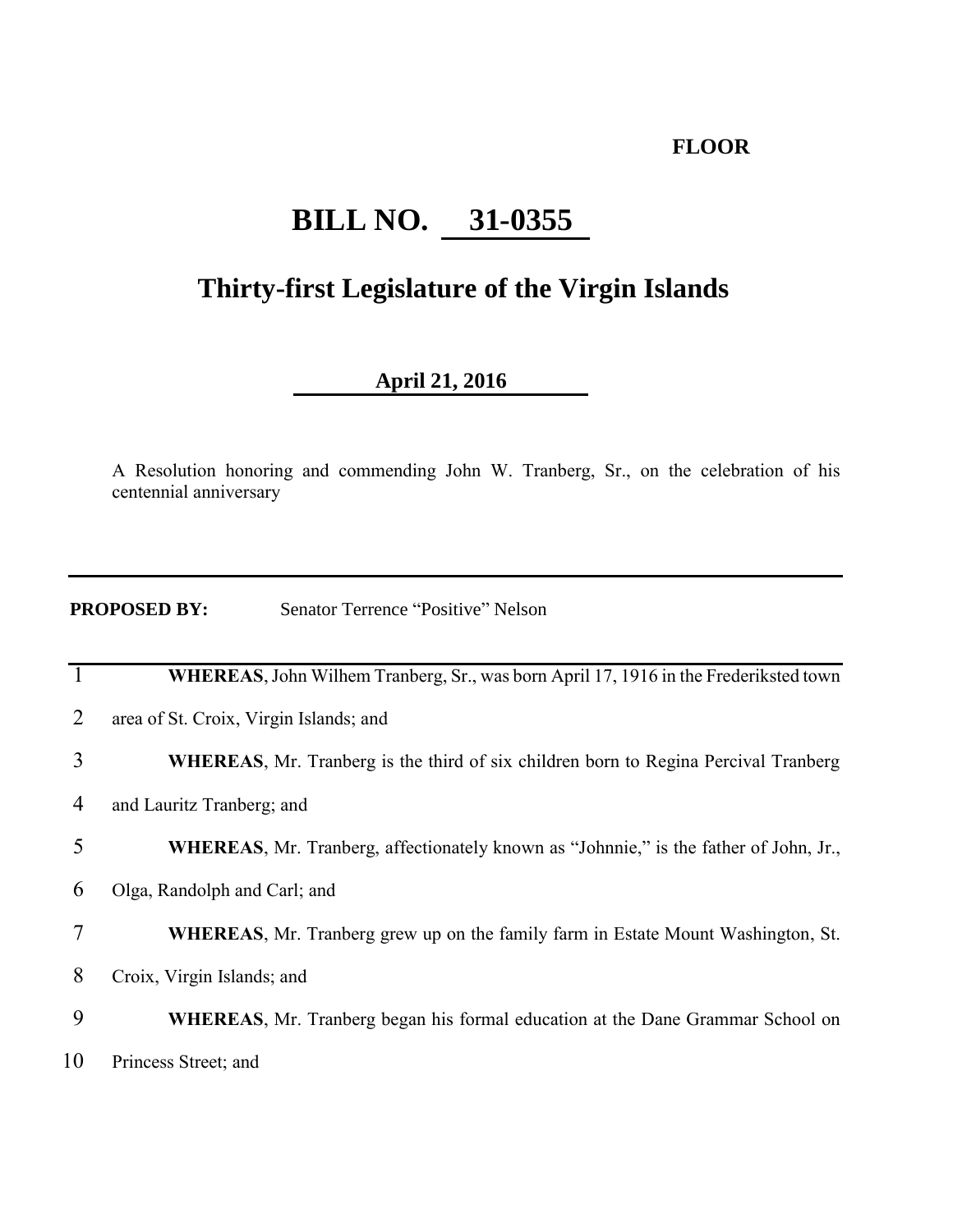| $\mathbf{1}$   | <b>WHEREAS</b> , in school, Mr. Tranberg excelled in and enjoyed mathematics, history and             |
|----------------|-------------------------------------------------------------------------------------------------------|
| $\overline{2}$ | civics; and                                                                                           |
| 3              | <b>WHEREAS</b> , unlike other boys his age who preferred to play sports, Mr. Tranberg chose           |
| 4              | to work as his father's assistant on the family farm, rearing cattle and other livestock; and         |
| 5              | <b>WHEREAS</b> , in 1944, Mr. Tranberg was drafted into the United States Army during World           |
| 6              | War II, where he served four and one half years as a logistic officer; and                            |
| 7              | WHEREAS, in 1949, Mr. Tranberg was honorably discharged and returned home to St.                      |
| 8              | Croix to work on the family farm with his father; and                                                 |
| 9              | <b>WHEREAS</b> , at that time, the Tranberg's family farm supplied the majority of the fresh          |
| 10             | milk and produce to the people in Frederiksted; and                                                   |
| 11             | WHEREAS, during the mid-1950's, Mr. Tranberg also worked for Sanford and Sons and                     |
| 12             | Meridian Engineering; and                                                                             |
| 13             | <b>WHEREAS, Mr. Tranberg enjoys sharing his childhood stories with others; and</b>                    |
| 14             | WHEREAS, in 2014, Mr. Tranberg was honored by the 43 <sup>rd</sup> Annual Agriculture and Food        |
| 15             | Fair Committee as the livestock farmer of the year; he was also recognized as the oldest living       |
| 16             | farmer ever honored at the Agrifest Fair and that year also, the pavilion was named in his honor;     |
| 17             | and                                                                                                   |
| 18             | <b>WHEREAS, Mr.</b> Tranberg's huge senepole bull, Thomas, has also been showcased at the             |
| 19             | Agrifest Fair for many years; and                                                                     |
| 20             | <b>WHEREAS</b> , Mr. Tranberg/Estate Nicolas Farm received 3 <sup>rd</sup> place in the Senepole Male |
| 21             | Senior category in the 2016 Agrifest Livestock Competition; and                                       |
| 22             | <b>WHEREAS</b> , Mr. Tranberg is a true Crucian icon and a living link to St. Croix's history;        |
| 23             | and                                                                                                   |